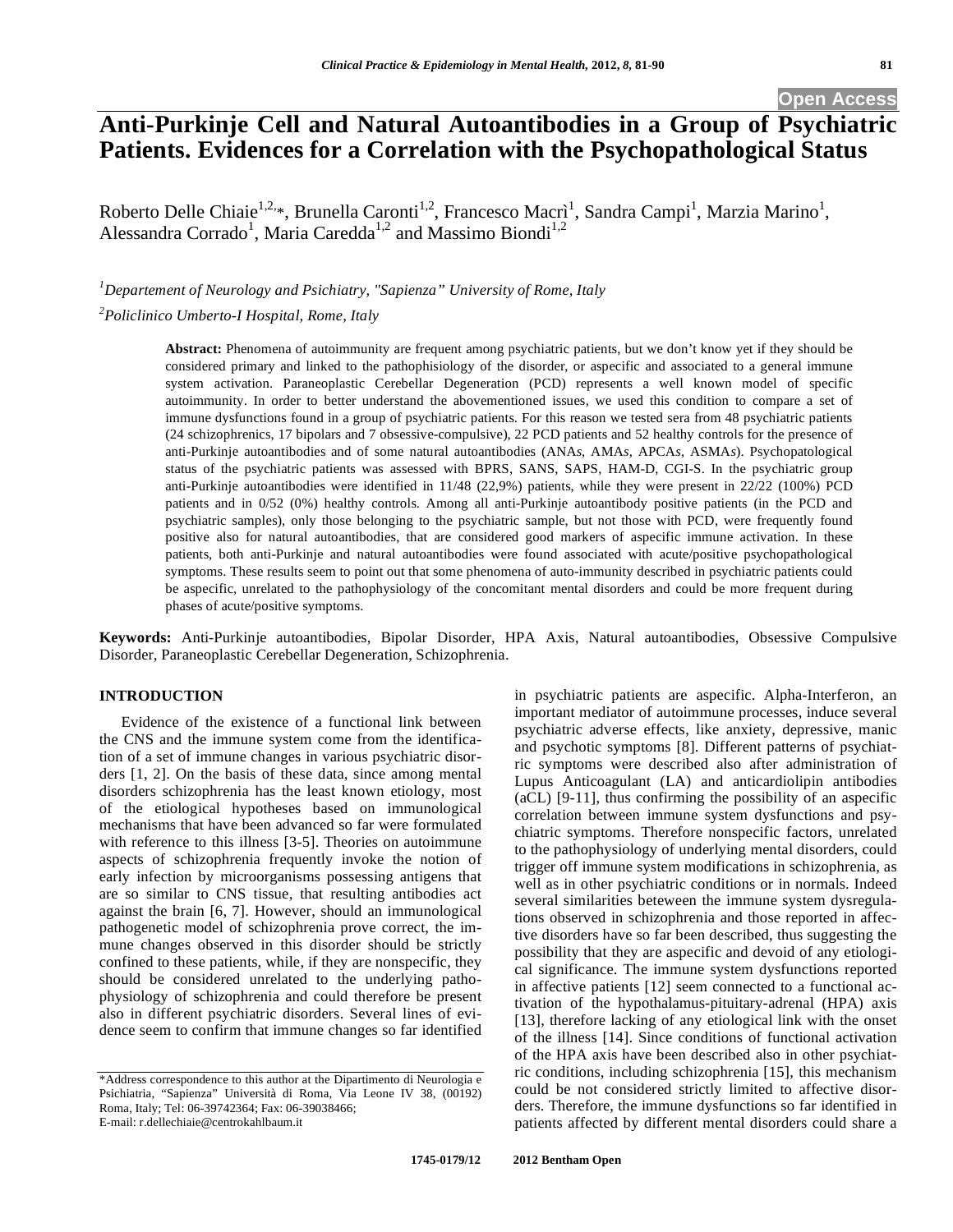| <b>Diagnosis</b>           | Age<br>(Years)       | <b>Duration of Illness (Years)</b> | <b>Duration of Therapy</b><br>(Years) | <b>Sex</b><br>(Males) |
|----------------------------|----------------------|------------------------------------|---------------------------------------|-----------------------|
| Schizophrenia $n=24$       | 31.33<br>$SD = 8.25$ | 9.17<br>$SD = 5.33$                | 8.13<br>$SD = 4.98$                   | 23 (95.83%)           |
| Bipolar disorder<br>$n=17$ | 45.23<br>$SD=19.59$  | 7.83<br>$SD = 6.13$                | 7.00<br>$SD = 6.19$                   | 13 (76.47%)           |
| <b>OCD</b><br>$n=7$        | 31.71<br>$SD=12.01$  | 12.16<br>$SD = 12.78$              | 11.50<br>$SD = 12.77$                 | $6(85.71\%)$          |
|                            | $p=.007$             | $p = 394$                          | $p = 424$                             | $p=.179$              |

**Table 1. Clinical and Demographic Charachteristics of the Psychiatric Patients (Group 1)** 

common underlying mechanism, disconfirming that those described in schizophrenia are pathogenetically linked with the onset of this disorder, as instead many authors frequently suggested [16-18].

To better understand the nature of the immune system disfunctions so far found in schizophrenia and in other mental disorders, we may compare immunological dysregulations described in these patients with those observable in autoimmune paraneoplastic syndromes. Indeed these disorders represent well studied models of specific autoimmunity triggered off by a reaction to precise classes of tumor antigens, to which compare other autoimmunological phenomenons whose specific nature remains to be proved (e.g. those observable in psychiatric patients). Among these syndromes, Paraneoplastic Cerebellar Degeneration (PCD) is a condition characterized by a pathogenetic process connected to the presence of anti-cerebellar seric autoantibodies [19]. In these cases, indirect immunofluorescence technique (IIF) detects the presence of autoantibodies reacting with the nucleus or cytoplasm of Purkinje cells and/or other cerebellar cytotypes [20], binding with clusters of ribosomes in the endoplasmic reticulum, on the trans-face of the Golgi apparatus or with nuclear antigens [21]. Antigenic proteins recognized by anti-Purkinje antibodies are detectable in tumor tissues from these patients [19]. The presence of such a clear link between a specific tumor antigen, the production of an antitumor immune response, and the consequent detrimental effect on neural tissue make autoantibody-positive PCD*s* a very good reference model of specific autoimmunity to which compare other autoimmune phenomena in which the relation to the underlying pathogenetic process is less clear.

Based on this model, in order to improve our knowledge on differences and similarities of autoimmune phenomena present in PCD and in psychiatric patients, we compared the pattern of autoantibodies detectable with IIF technique in these two groups of patients and in a third group of normal healthy controls.

The first aim of this study was to observe if an anti-Purkinje autoantibody, similar to that found in the specific autoimmune reaction of PCD, was detectable in a sample of psychiatric patients. The second objective was to investigate if this anti-Purkinje autoimmunity was or not confined to diagnostically homogeneous sub-groups of psychiatric patients. The last point was to clarify if intergroup differences in the frequency of other classes of autoantibodies, characteristic of nonspecific autoimmune reactions, could reveal a different nature of the immune process underlying the presence of anti-Purkinje antibodies in PCD and psychiatric patients. The study was approved by the local ethical committee before its start.

### **MATERIAL AND METHODS**

# **Subjects**

One hundred and twenty-two caucasian subjects participated in the study. Subjects with a recent infectious process (such as common cold, angina or urinary tract infection) were excluded from this study. The experimental population was then divided into the following sub-groups:

- 1. **Group 1 (Psychiatric patients)**. This was made up of 48 recently hospitalized patients meeting criteria for the following psychiatric disorders diagnosed according to DSM IV-TR (italian edition) criteria [22]: 24 with Schizophrenic Disorder (50%), 17 with Bipolar Disorder (35%) and 7 with Obsessive Compulsive Disorder (OCD) (15%) (Table **1**). Patients with substance abuse or organic mental disorders were excluded from the study. None of these patients presented Axis-1 or Axis-2 comorbidities. All these subjects were somatically healthy as screened with physical examination, complete blood count with differentials, serum enzymes and metabolite screening, urine analysis and thyroid function tests and all of them were studied while under psychotropic medication. None of them showed neurological signs of cerebellar origin, or of cerebellar atrophy at Computed Tomographic (CT) scanning.
- 2. **Group 2 (Paraneoplastic cerebellar degeneration patients).** Blood samples from 150 patients with suspected PCD were screened at the outpatient and inpatient neurological facilities of Policlinico Umberto I Hospital (Rome). The clinical picture was characterized by symptoms of pancerebellar syndrome with subacute onset and progressive course. Of these patients, 22 were diagnosed as affected by autoantibodypositive PCD, as sera were positive for anti-Purkinje antibodies, detected with IIF method, a tissue proved diagnosis of underlying cancer was available (lung cancer 43%; lymphoma 29%; prostatic cancer 14%; uterus carcinoma 14%) and CT scanning showed diffused cerebellar atrophy with no evidence of cerebral, cerebellar or leptomeningeal metastases. All were free of somatic diseases other than PCD and of any form of clinically relevant mental illness. They were devoid of current and past history of mental disorders.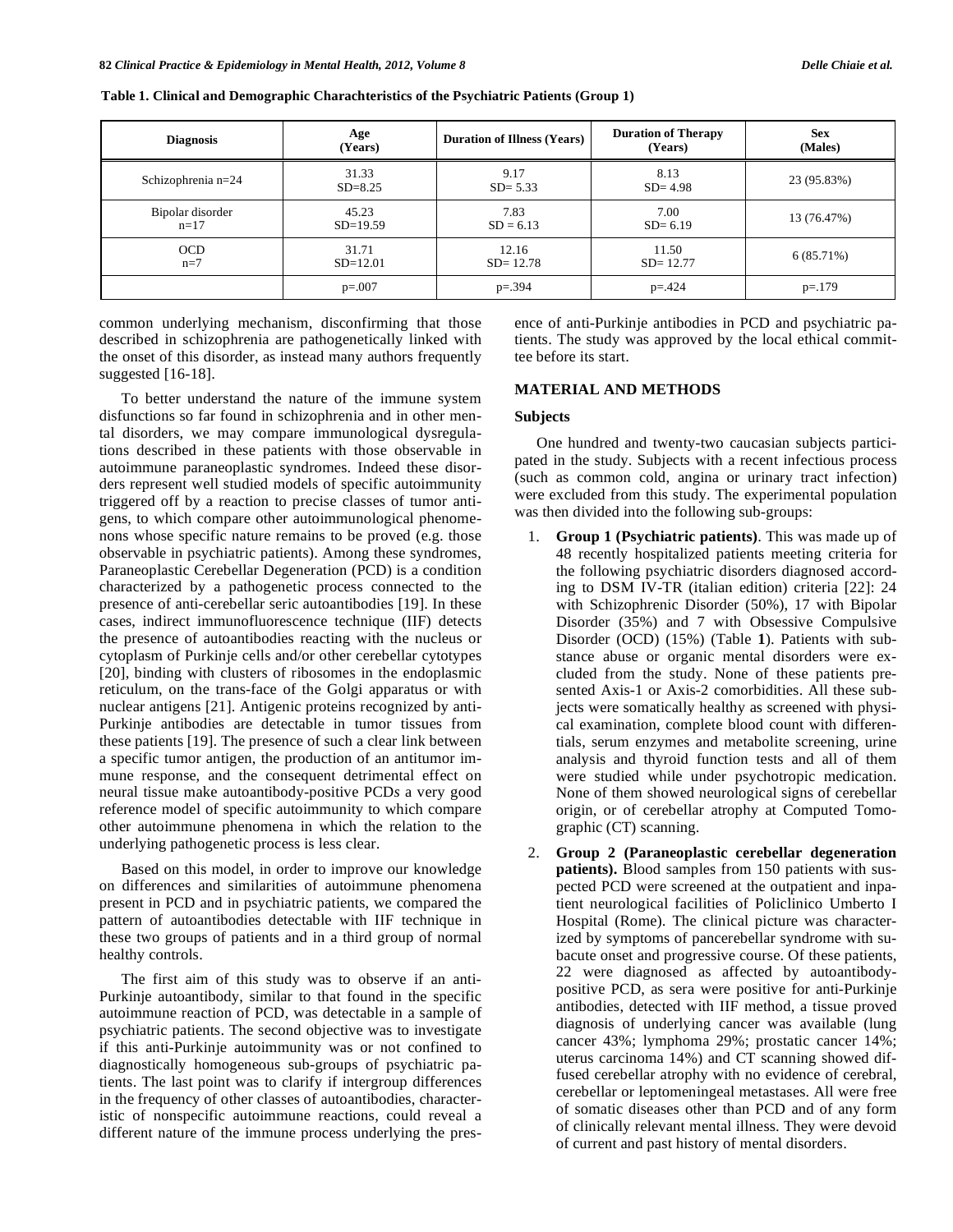3. **Healthy controls (Group 3)**. This group was made up of 52 normal healthy volunteers. None of these normal controls was a regular drinker or had ever been on psychotropic drugs except benzodiazepines (but not for one month before blood sample drawing). All were free from somatic and mental illness.

All subjects in the three groups were screened for the presence of Axis-I mental disorders by a member of the research group with several years of clinical experience (RDC) by means of the Structured Clinical Interview for DSM Disorders (SCID) [23]. Before being enrolled, patients of the psychiatric and neurologic groups and healthy controls gave their informed consent to participate to this study.

# **Detection of Autoantibodies**

After an overnight fast a 10 cc blood sample was drawn from a cubital forearm vein at the same time in the morning (9 a.m.) for all patients and control subjects. Blood samples were centrifugated at 3000 rpm for 15' at 4°C (Omnifuge 2.ORS, Heraeus, Germany) and sera obtained were immediately frozen and stored at -80°C. Sera from psychiatric, PCD patients and from healthy controls were then screened for anti-Purkinje and four other types of autoantibodies: antinuclear (ANA*s*), anti-mithocondrial (AMA*s*), anti-smooth muscle (ASMA*s*) and anti-gastric parietal cells (APCA*s*). The IIF was used and results were rated by a member of the research group (BC), who was blind of the clinical condition of the patients tested.

- 1. **Cerebellar (Anti-Purkinje) autoantibody detection.**  All serum specimens were screened for anti-Purkinje autoantibodies at diluitions of 1:100 in phosphatebuffered saline (PBS, pH 7.2) using the method described by Moll [24]; those with positive results were retested at serial diluitions of up to 1:5000. Unfixed frozen snap sections  $(10 \mu m)$  thick) of cerebellum were obtained from healthy Wistar rats (260-280 grams, Nossan, Italy). To reduce the nonspecific binding of seric antibodies, cerebellar sections were incubated for 20' with non immune goat serum (Sigma, St. Louis, MO, USA) 1:10 diluted in PBS at room temperature (RT). The sections were incubated for 30' with each serum for 1 hour at RT. After rinsing three times in PBS for 5', the sections were incubated with 1:50 diluted goat anti-human IgG(Fab)2 and IgM(Fab)2 monoclonal antibodies conjugated with fluorescein isothyocianate (FITC)(Sigma, St. Louis, MO, USA) respectively. After rinsing in PBS, the sections were mounted in glycerine/PBS (50%/50%) and observed using a fluorescence microscope with a FITC outfit (Leitz, Germany). As a negative control, sections were incubated with PBS alone. Sera were considered positive for presence of anti-Purkinje autoantibodies when fluorescence staining was present at a diluition of 1:500.
- 2. **ANA***s***, AMA***s***, ASMA***s***, APCA***s* **detection.** Seric antibodies were detected using the specific kits provided by Kallestad (Chaska, MN, USA) containing reagents, negative and positive control sera and substrates (human epithelial HEp-2 cells and mouse kidney/stomach for detection of ANA*s*, AMA*s*, ASMA*s* and APCA*s*).

The IIF was performed according to Kallestad Company's instructions. Specific substrates were incubated with the sera (1:40 or 1:20 diluited in PBS for HEp-2 and kidney/stomach, respectively) for 20' at RT. After two washes in PBS for 10', anti-human IgG antibody FITC-conjugated was added for 20' at RT. Finally the slides, rinsed twice in PBS for 10', were mounted in glycerine/PBS (50%/50%) and observed using a fluorescence microscope with a FITC outfit (Leitz, Germany). A non-immune serum was used as negative control; anti-ANA, anti-AMA, anti ASMA and anti-APCA sera (included in the kits) were used as positive control sera.

# **Psycopathological Assessment**

All psychiatric patients (Group 1), regardless of their diagnosis, underwent a psychopathological assessment performed with the following rating scales: Brief Psychiatric Rating Scale (BPRS) [25], Scale for the Assessment of Negative Symptoms (SANS) [26], Scale for the Assessment of Positive Symptoms (SAPS) [27], Hamilton Depression Rating Scale (HAM-D, 21 item version) [28], Clinical Global Improvement-Severity (CGI-S) [29]. Scores were based on patients' psychopathological condition observed by the investigators at the time of blood drawing.

# **Data Evaluation and Statistical Analysis**

Statistical analysis included several comparison methods. Pearson's correlation coefficients were applied to all psychometric variables to single out potential confounding effects. Pearson's Chi Square was used to examine categorical data, applying Yate's correction were necessary. Group mean differences were checked by means of analysis of variance (ANOVA) or multivariate analysis of variance (MA-NOVA), homogeneity of variances was tested using the univariate Levene test and the multivariate Box M. Post-hoc analysis was carried out with the Scheffé test. The minimum level of significance was set at p<.05.

# **RESULTS**

The mean age of psychiatric patients (Group 1:  $36.3\pm15.07$ ) was lower if compared to both PCD patients (Group 2:  $56.5 \pm 10.5$ ) [F (1;68)=32,23; p=0.001] and healthy controls (Group 3:  $43.5 \pm 15.3$ ) [F (1;98)=5.61; p<0.02]. The age of PCD patients (Group 2) was higher compared to healthy controls (Group 3)  $[F(1,72)=13.2; p<0.001]$ . In the psychiatric sample the number of male subjects was significantly higher than in the other two samples (psychiatric group: M 42, F 6; PCD patients: M 7, F 15; healthy controls: M 26, F 26;  $\chi^2$  = 24.79; df = 2; p < 0.0001).

# **AUTO-IMMUNITY**

1. **Anti-Purkinje autoantibodies.** Positivity of seric IgG anti-Purkinje antibodies was observed in 11/48 (22.9%) psychiatric patients (Group 1). In these cases a bright fluorescence of Purkinje cells was present (Fig. **1**). Of these 11 psychiatric patients, 6/24 (25%) had a diagnosis of Schizophrenic Disorder, 3/17 (17.6%) of Bipolar Disorder and 2/7 (28.6%) of OCD. Similar IIF positivity was observed using serum of 22/22 patients (100%) with anti-Purkinje antibody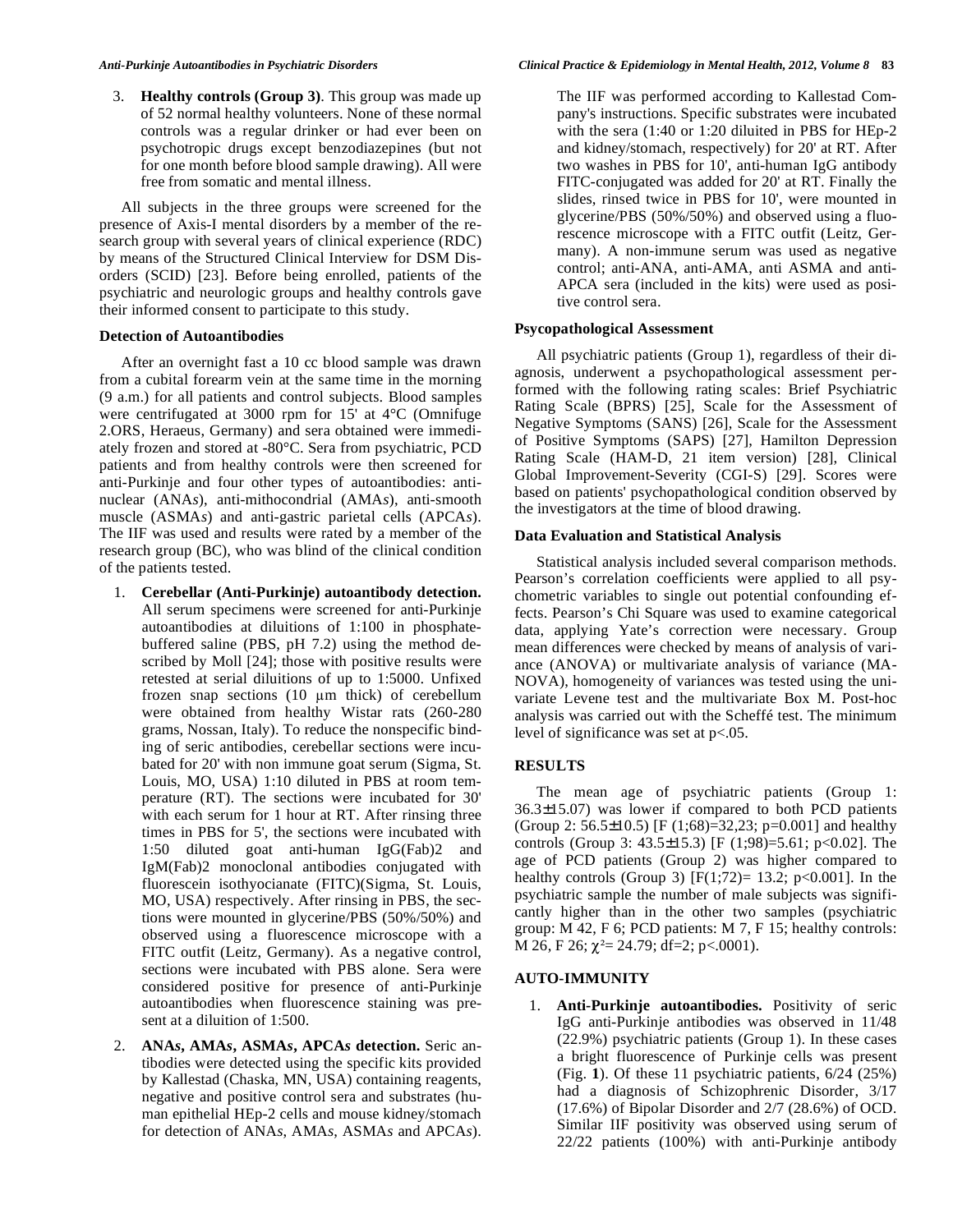

**Fig. (1. a,b).** Section of cerebellar cortex incubated with serum of a patient affected by schizophrenic disordered (dilution 1: 5,000) (**a**). Shown is granular fluorescence of Purkinje cell cytoplasm. Negative contro; (**b**) was performed replacing the serum PBS. Calibration bar  $= 50 \mu m$ .

| regauve i auents in the I sychiatric Group |                             |                                        |                                        |                  |     |                                                                      |              |                 |     |     |     |     |      |                                                            |                 |                       |  |
|--------------------------------------------|-----------------------------|----------------------------------------|----------------------------------------|------------------|-----|----------------------------------------------------------------------|--------------|-----------------|-----|-----|-----|-----|------|------------------------------------------------------------|-----------------|-----------------------|--|
|                                            | Age<br>(years)              | Dura-<br>tion of<br>illness<br>(years) | Duration<br>of ther-<br>apy<br>(years) | Sex<br>(males)   | BDZ | NL                                                                   | LITH-<br>IUM | <b>TCA</b>      | CBZ | ECT | ANA | AMA | ASMA | <b>APCA</b>                                                | Axis I dignosis |                       |  |
|                                            |                             |                                        |                                        |                  |     |                                                                      | Schizo       | <b>Bipolars</b> | OCD |     |     |     |      |                                                            |                 |                       |  |
| Purkinje<br>Ab-<br>positive<br>$3.7 - 3.3$ | 39.54<br>SD=17.63   SD=8.67 | 10.45                                  | 8.88<br>$SD=4.22$                      | ٥<br>$(81.82\%)$ |     | 8<br>(45.45%)   (72.73%)   (18.18%)   (27.27%)   (45.45%)   (27.27%) |              |                 |     |     | 0   |     | б    | $(0.00\%)$ $(36.36\%)$ $(54.55\%)$ $(18.18\%)$ $(54.55\%)$ | ۰               | $(27.27%)$ $(18.18%)$ |  |

 $16$ 

 $(43.24\%)$ 

 $p = 548$ 

9

 $(24.32%)$ 

 $p = 329$ 

 $(18.92\%)$ 

p=.860

 $\overline{2}$ 

 $(5.40\%)$ 

p=.956

5

 $(13.51%)$ 

 $p = 222$ 

9

 $(24.32%)$ 

 $p = 141$ 

 $(10.81%)$ 

 $p = 921$ 

18

 $(48.65%)$ 

 $14$ 

 $(37.84%)$ 

5

 $(13.51%)$ 

p=.797

**Table 2. Comparison of all the Clinical and Demographic Characteristics Between the Anti-Purkinje Autoantibody Positive and Negative Patients in the Psychiatric Group** 

positive PCD associated with an underlying neoplasm (Group 2), while 0/52 (0%) healthy volunteers (Group 3) showed this positive finding. Negative control and sera of all healthy donors gave similar negative IIF results. Demographic variables (sex, age) of group 1 patients were analyzed, together with other clinical data (Axis I diagnosis, years of therapy, type of therapy), to find differences between the two sub-groups of the psychiatric sample (anti-Purkinje positive *vs.* negative) (See Table **2**). Abovementioned analysis did not reveal any significative difference for such variables in these two subgroups.

 $23$ 

 $(62.16%)$ 

 $p = 776$ 

 $\overline{3}$ 

 $(8.11%)$ 

p=.690

22

 $(59.46\%)$ 

 $p = 634$ 

9.25

 $SD = 7.51$ 

 $p = .661$ 

8.12

 $SD = 7.44$ 

 $p = .771$ 

33

 $(89.19%)$ 

p=.896

Purkinje

Ab

negative  $N=37$ 

35.35

 $SD = 14.35$ 

 $p = .423$ 

2. **ANA***s***, AMA***s,* **ASMA***s* **and APCA***s.* When we compared the frequency of ANA*s*, AMA*s*, ASMA*s* and APCA*s* in the 3 groups, ANA*s* were found positive in 2/48 (4.2%) subjects of the psychiatric group (Group 1), while AMA*s* were detected in 9/48 (18.7%), AS-MA*s* in 15/48 (31.3%) and APCA*s* in 6/48 (12.5%).

No subject in the normal control group (Group 3) was found positive for seric ANA*s*, AMA*s* and APCA*s*, while in 2/52 (3.9%) cases in this group were found positive for ASMA*s*. In 2/22 (9.1%) patients with anti-Purkinje antibody positive PCD (Group 2), the presence of seric ASMA*s* was detectable, while ANA*s*, AMA*s* and APCA*s* were never identified. The frequency of anti-Purkinje autoantibodies  $(\gamma^2)$  $=79,02; df=2; p<0.01$ , of AMAs ( $\chi^2$  =15.31;df=2; p<.00047), ASMAs ( $\chi^2$  =15.58;df=2; p<.00041) and APCA*s* ( $\chi^2$  =9.94;df=2; p<.0069) varied significantly in the three samples: they were more frequently observed in the psychiatric patient sample. The frequency of all the "natural" autoantibodies studied (ANA*s*, AMA*s*, ASMA*s*, APCA*s*) did not show any significant intergroup difference in the two subgroups of psychiatric patients (anti Purkinje antibody-positive *vs.* anti Purkinje antibody-negative) (see Table **2**).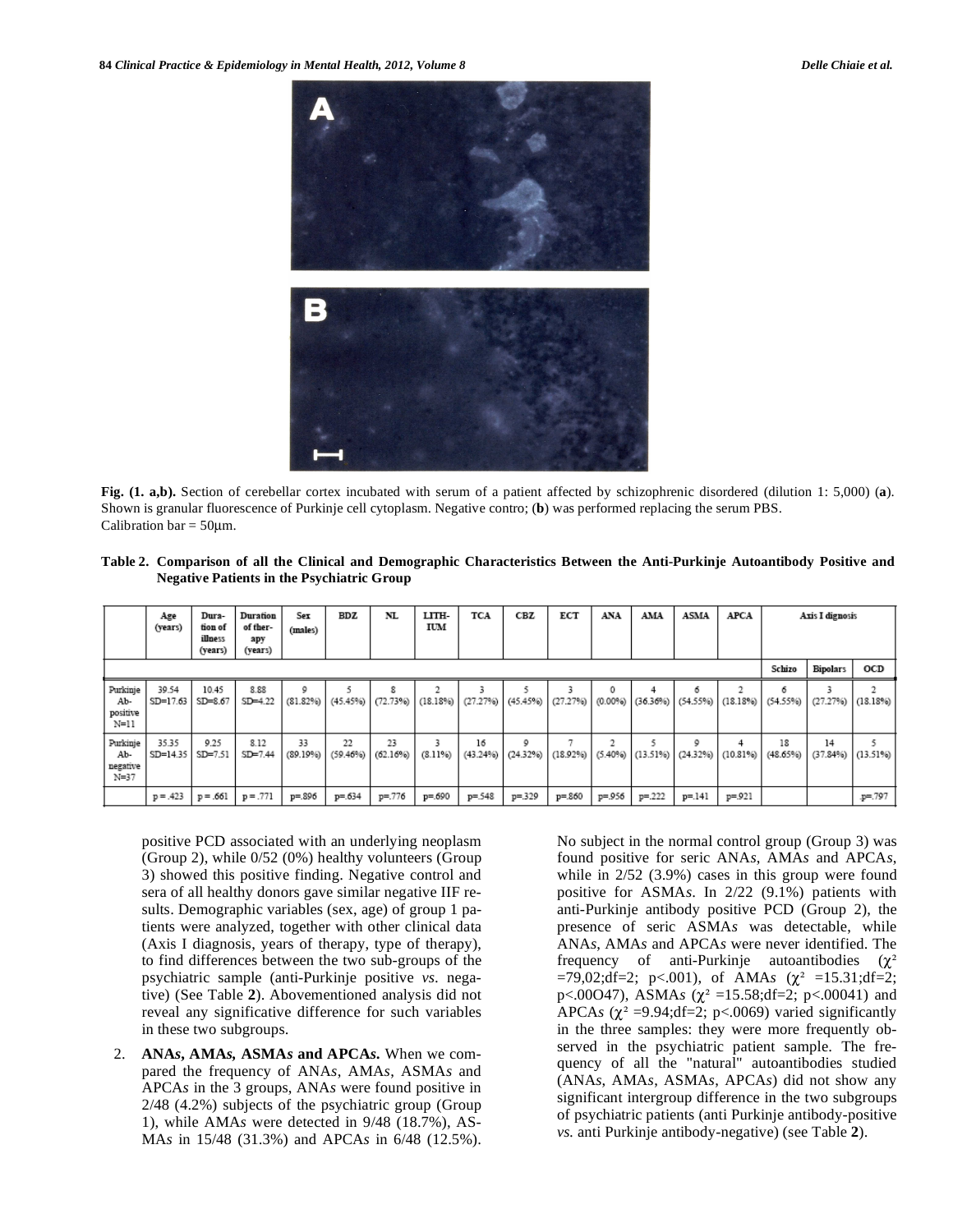|                           |       | <b>Purkinje-Ab Positive n=11</b> | Purkinje-Ab Negative n=37 |           |  |  |
|---------------------------|-------|----------------------------------|---------------------------|-----------|--|--|
|                           | Mean  | Std. Dev.                        | Mean                      | Std. Dev. |  |  |
| <b>SANS</b> total         | 38.36 | 29.80                            | 43.78                     | 19.55     |  |  |
| SANS1                     | 11.64 | 9.80                             | 12.69                     | 7.58      |  |  |
| SANS <sub>2</sub>         | 6.73  | 6.62                             | 7.61                      | 4.88      |  |  |
| SANS3                     | 7.45  | 4.95                             | 8.33                      | 3.92      |  |  |
| SANS4                     | 9.91  | 7.69                             | 12.64                     | 5.54      |  |  |
| SANS5                     | 2.64  | 3.85                             | 2.50                      | 3.04      |  |  |
| SAPS total *              | 37.64 | 21.51                            | 19.06                     | 14.29     |  |  |
| SAPS1*                    | 6.09  | 4.91                             | 3.14                      | 3.81      |  |  |
| SAPS2*                    | 8.36  | 5.46                             | 4.67                      | 4.55      |  |  |
| SAPS3*                    | 11.55 | 5.07                             | 4.56                      | 3.51      |  |  |
| SAPS4*                    | 11.64 | 8.82                             | 6.69                      | 6.07      |  |  |
| HAMD*                     | 10.64 | 6.73                             | 18.47                     | 10.71     |  |  |
| <b>BPRS</b> total         | 34.00 | 7.89                             | 36.08                     | 11.48     |  |  |
| Thougth disorder          | 7.09  | 2.30                             | 5.47                      | 4.14      |  |  |
| Interpersonal disturbance | 8.27  | 3.00                             | 6.56                      | 2.78      |  |  |
| Retardation*              | 5.55  | 2.66                             | 8.00                      | 2.59      |  |  |
| Depression anxiety        | 13.09 | 4.55                             | 15.86                     | 5.53      |  |  |
| $_{\rm CGI-S}$            | 5.36  | .67                              | 4.97                      | .97       |  |  |

**Table 3. Comparison of the Psychometric Characteristics of the Two Sub-Groups of Psychiatric Patients (Purkinje-Ab Positive** *vs.* **Purkinje-Ab Negative)** 

\* P<.05

# **PSYCHOPATHOLOGICAL RATINGS**

1. **Correlation to anti-Purkinje autoimmunity.** The psychopathological status of anti-Purkinje positive and negative subgroups is shown in Table **3**. Patients of the positive subgroup did not differ significantly from those of the negative one in global psychopatology measures such as CGI-S  $[F(1;45)=1.548; p=.219]$ and BPRS  $[F(1,45)=0.31; p=.57]$ . Differences in the psychopathological status of anti-Purkinje positive and negative psychiatric patients, independently of axis I diagnosis, were studied comparing all the values scored in the various rating scales. These variables were not significantly related to each other (Pearson's correlation matrix), thus indicating that they represented qualitatively different psychopathological indexes. A one-way MANOVA showed, globally, a significative intergroup difference for all the rating scale scores [Wilk's Lambda=.704; Rao's R (4;  $(42)$ = 4.412; p=.004]. Post-hoc analysis (Scheffè Test) showed that these differences were explained by SAPS-tot (anti-Purkinje positive=37.64± 21.51; anti-Purkinje negative =19.06 $\pm$  14.29;p=.001) and HAM-D (anti-Purkinje positive=10.64± 6.73; anti-Purkinje negative  $=18.47 \pm 10.71$ ; p=.027) scores. This shows that anti-Purkinje positive psychiatric patients, regardless of their diagnosis, scored higher in the scales for the assessment of positive symptoms, whereas they scored lower on depression. However we may hy-

pothesize that the lower HAM-D score found in this sample of anti-Purkinje autoantibody positive psychiatric patients with mixed diagnosis, besides depression itself, could be associated to the dimension of negative symptoms as well. In fact, although the global score of the BPRS in the post-hoc analysis did not distinguish Anti-Purkinje autoantibody positive and negative patients, the comparison (one-way ANOVA) of the BPRS sub-scores showed that the "retardation" sub-score was significantly lower in positive ones  $[F(1;45)= 7.496; p=.008]$ . Therefore, in our psychiatric group, symptoms assessed by HAM-D, as also observed by other authors [30], could also overlap with the domain of negative symptomatology. Given that the presence of the anti-Purkinje autoantibodies was found associated, regardless of patient's diagnosis, to a clinical picture dominated by activating symptoms (measurable with the SAPS), we verified which of the 4 SAPS factors significantly influenced the difference observed in the 2 sub-groups (anti-Purkinje positive *vs.* anti-Purkinje negative) with regard to the total score of the scale. To this end, a one-way (anti-Purkinje antibody) ANOVA was carried out, and showed (see Table **3**) how the two subgroups differed in all the 4 sub-scores (1 hallucinations, 2 delusions, 3 bizzarre behavior, 4 thought disturbance)  $(p<.05)$ .

2. **Correlation to natural autoantibodies.** The distribution of positivity to natural autoantibodies was inde-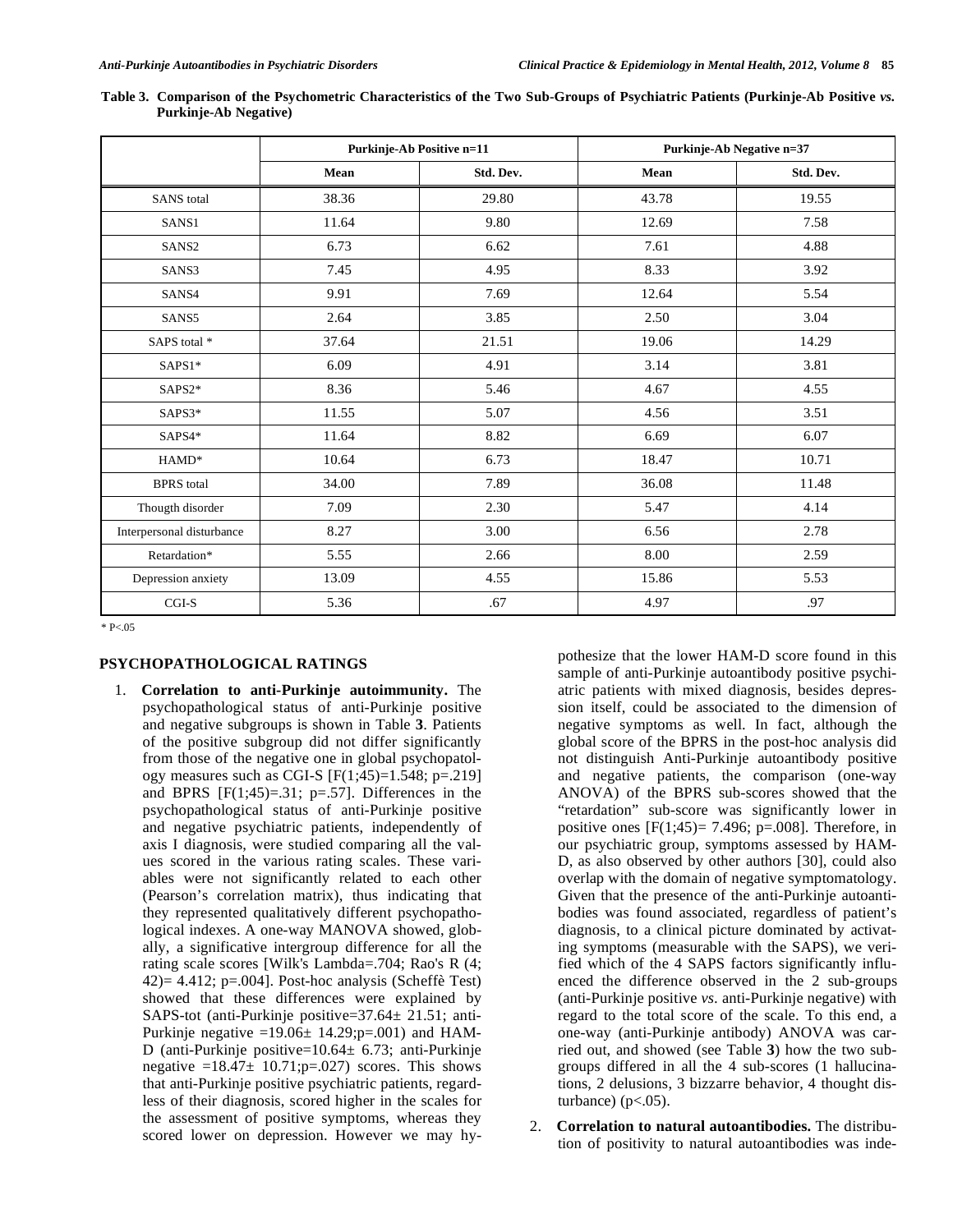pendent of the presence of the anti-Purkinje autoantibodies (see Table **2**). This may lead to presume that these two phenomenons of autoimmunity are linked to different mechanisms. Since ASMA*s* and AMA*s* were the most common antibodies in the psychiatric population (ASMA*s* and/or AMA*s* positive patients n=19; 39.6%), we verified if the cluster of psychopathological symptoms distinguishing anti-Purkinje autoantibody positive and negative patients was also able to discriminate patients positive to these two autoantibodies. The two sub-groups so obtained (see Table **4**), as previously shown with regard to anti-Purkinje autoantibodies, did not present significant differences on global psychopathology measures (CGI-S and BPRS). However, comparison of the psychometric scale scores of ASMA*s* and/or AMA*s* positive *vs.* negative patients with a one-way MANOVA, showed significant differences in these 2 subgroups [Wilks' Lambda=.766; Rao's R (4; 42)=3.207; p=<br>.021], (Box M = 18.260;  $\chi^2$ = 16.418; df= 10; p=.088), that, according to post-hoc analysis, showed to depend on the difference in the SAPS total score. With a one-way ANOVA we observed significative intergroup difference in scores of all the 4 SAPS subscales. This comparison was carried out after having excluded any possible interference of other nonspecific factors (sex, diagnosis, drugs taken, age, years of illness, years of therapy). Therefore the psychopathological symptoms of patients positive for ASMA*s* and/or AMA*s* proved very similar to those which identify anti-Purkinje autoantibody positive patients.

# **DISCUSSION**

The results of this study can be summarized as follows:

- 1. In a group of psychiatric patients with different diagnoses, we identified autoantibodies directed against the Purkinje neuron, similar to those which may normally be detected in a neurologic autoimmune disorder characterized by a highly specific pathogenetic mechanism (PCD).
- 2. While in PCD patients the presence of anti-Purkinje autoantibodies appears as a single immunological finding, among psychiatric patients those who were positive for anti-Purkinje antibodies, besides this organ specific autoantibody, were also positive for one or more other autoantibodies.
- 3. Psychiatric patients who were positive for anti-Purkinje autoantibody and for the other phenomena of autoimmunity, more frequently had acute clinical presentations with prevalent positive symptoms and/or agitation.

This study has several important methodological limitations and its results should therefore be treated with caution. First of all psychiatric patients were diagnostically inhomogeneous and the sample size was too small to allow wide generalizations of the results. Furthermore the cross sectional design of the study does not support any inference on the possibility that the autoimmune findings could precede or follow the onset of psychiatric symptoms. For all these reasons further studies on this topic, performed on larger study populations and carried out with different methodologies are recommended. However, to the best of our knowledge, this is the first study to report in psychiatric patients the presence of anti-Purkinje autoantibodies, similar to those detectable in PCD. We believe that this finding is not fortuitous. In fact, even if the frequency of nonspecific phenomenona of autoimmunity increases with age [31, 32] and is higher in women [33], our psychiatric group was characterized by a lower mean age with respect to that of PCD patients and of the normal controls, and by an higher frequency of male subjects. This reduces the possibilities that the phenomena of autoimmunity that we reported in our psychiatric sample could have been influenced by nonspecific factors such as age and gender. Also psychotropic treatments, which often have been found nonspecifically associated with autoimmunity in psychiatric patients [34-36], in our study were not related to the presence of the anti-Purkinje autoantibody nor to natural autoantibodies as well. This suggests that probably the autoimmune phenomena observed in our sample of psychiatric patients were related only to the presence of a mental disorder. In neurological patients with PCD, since the autoantibody production derives from a specific pathogenetic mechanism based on the cross-reaction of antibodies directed against tumoral antigens with the Purkinje neurons, phenomenona of immune activation not strictly linked to this mechanism should not be expected. Conversely they may be present when organ-specific autoantibodies origin from different pathogenetic mechanisms. Our data seem to suggest that the anti-Purkinje autoantibodies observed in our sample of psychiatric patients and those of PCD patients are probably derived from different underlying mechanisms. In fact only psychiatric patients showed higher frequencies also for the other autoantibodies under investigation (ANA*s*, AS-MA*s*, APCA*s*, AMA*s*), thus confirming that only in this group the positivity of the anti-Purkinje autoantibody, when present, was not a single autoimmune phenomenon. These other autoantibodies are considered to belong to the pool of the "natural" autoantibodies [37] that, contrary to anti-Purkinje autoantibodies, are normally present in a certain percentage of healthy subjects. All adult organisms possess a limited number of B limphocytes carrying low affinity (a characteristic representing a functional mechanism protecting the self) IgM or IgG polyreactive autoantibodies as receptors. Although clone selection eliminates many autoreactive clones, some of these may remain. The autoimmune phenomena recorded in our psychiatric patients could be the result of autoantibodies of this origin, that in conditions of activation of the immune system, provide a rapid response to any exogenous or endogenous non-self agent, thus reaching concentrations that make them measurable. In fact, the synthesis of natural autoantibodies is based mainly on the activity of the of B CD5+ limphocytes subpopulation [38], that some authors have observed to increase in groups of psychiatric patients [39]. In our psychiatric group, the greater frequency of natural autoantibodies could represent a result of this mechanism. In anti-Purkinje autoantibody positive psychiatric patients, the origin of this organ-specific autoantibody could therefore be considered as a part of a vast and aspecific autoimmune activation, which is not based to any mechanism of immune cross-reaction comparable to that described in PCD patients.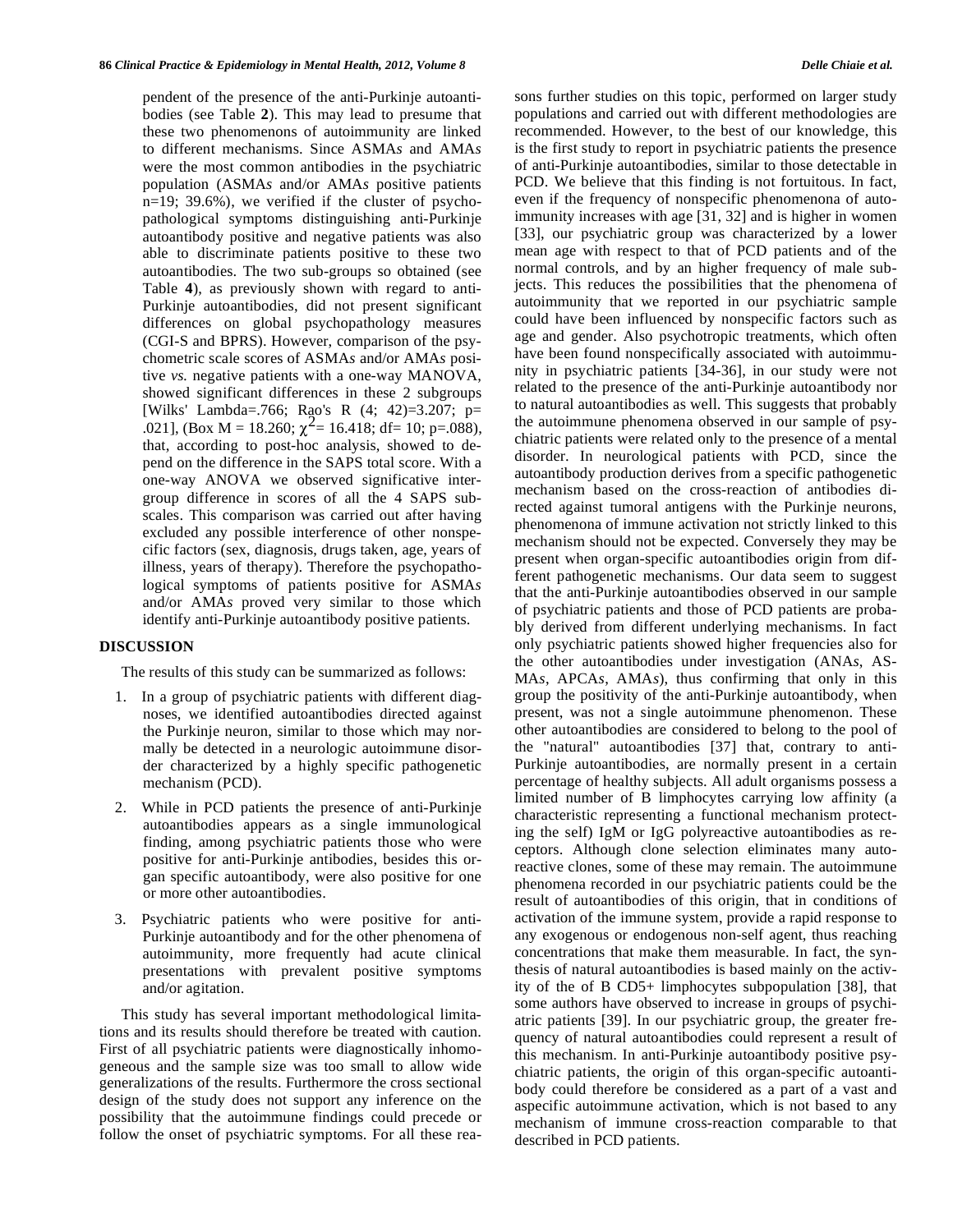| Table 4. Comparison of the Psychometric Characteristics of the Two Sub-Groups of Psychiatric Patients (AMA and/or ASMA |  |  |  |
|------------------------------------------------------------------------------------------------------------------------|--|--|--|
| Positive vs. AMA and/or ASMA Negative)                                                                                 |  |  |  |

|                           |       | AMA and/or ASMA-Positive n=19 | AMA and/or ASMA -Negative n=29 |           |  |  |  |
|---------------------------|-------|-------------------------------|--------------------------------|-----------|--|--|--|
|                           | Mean  | Std. Dev.                     | Mean                           | Std. Dev. |  |  |  |
| <b>SANS</b> total         | 44.47 | 25.05                         | 41.18                          | 20.27     |  |  |  |
| SANS1                     | 12.63 | 8.55                          | 12.32                          | 7.85      |  |  |  |
| SANS <sub>2</sub>         | 8.05  | 6.45                          | 6.96                           | 4.38      |  |  |  |
| SANS3                     | 8.47  | 4.44                          | 7.89                           | 3.99      |  |  |  |
| SANS4                     | 13.16 | 6.16                          | 11.21                          | 6.09      |  |  |  |
| SANS5                     | 2.16  | 2.69                          | 2.79                           | 3.53      |  |  |  |
| SAPS total *              | 33.21 | 18.55                         | 16.75                          | 14.16     |  |  |  |
| SAPS1*                    | 5.63  | 4.97                          | 2.61                           | 3.19      |  |  |  |
| SAPS2*                    | 8.26  | 4.81                          | 3.68                           | 4.24      |  |  |  |
| SAPS3*                    | 8.26  | 5.57                          | 4.79                           | 3.87      |  |  |  |
| SAPS4*                    | 11.05 | 7.86                          | 5.68                           | 5.56      |  |  |  |
| <b>HAMD</b>               | 13.58 | 7.48                          | 18.71                          | 11.68     |  |  |  |
| <b>BPRS</b> total         | 34.84 | 9.30                          | 36.11                          | 11.70     |  |  |  |
| Thougth disorder          | 5.37  | 2.81                          | 6.18                           | 4.41      |  |  |  |
| Interpersonal disturbance | 7.21  | 3.33                          | 6.79                           | 2.62      |  |  |  |
| Retardation               | 7.16  | 3.15                          | 7.61                           | 2.54      |  |  |  |
| Depression anxiety        | 15.16 | 4.99                          | 15.25                          | 5.75      |  |  |  |
| $CGI-S$                   | 5.11  | .81                           | 5.04                           | 1.00      |  |  |  |

\* P<.05

Immune system activation was shown in patients with major depression to be connected to a functional dysregulation of the HPA axis [13]. However, this condition is not strictly confined to affective disorders, but seems to involve a wider group of psychiatric patients, psychotic or not, often characterized by acute presentations, frequently associated with symptoms of agitation [40]. Therefore many immune system dysfunctions present in psychiatric patients belonging to different diagnostic areas, could share this common underlying functional mechainism.

The autoimmune phenomena we reported were not confined to a specific diagnostic subgroup of psychiatric patients, thus suggesting the absence of any correlation with the pathophysiology of their mental disorders. Independently of their diagnosis, in our psychiatric sample those patients who were positive for the anti-Purkinje autoantibody showed a more pronounced symptom profile of activation. This was also observed in the subgroup of ASMA*s* and/or AMA*s* positive psychiatric patients (the two most common natural autoantibodies), so that it may be hypothesised that both anti-Purkinje and natural antibodies, independently of the psychiatric diagnoses of the patients, could be linked to common mechanisms.

The presence of similar findings of autoimmunity, such as autoantibodies against neurotransmitter receptors [41] or against serotonin [42], in psychiatric patients with different diagnoses was also reported in other studies. The possibility that these autoimmunological findings could correlate with acute psychopathological symptoms of activation was hypothesized by Haggerty [43] in a study on anti-thyroid autoimmunity performed on affective and non affective patients, and by Kim [44] in a study on autoantibodies to heat-shock proteins performed in patients with schizophrenia. This was also suggested by the data reported by Levy-Soussan *et al.* [45], who described that in a group of schizophrenic patients the presence of natural autoantibodies, similar to those measured in our study, showed an inverse correlation with the severity of negative symptoms. The possibility that the autoantibodies reported in schizophrenic patients, without being linked with the pathophysiology of this disorder, may be aspecifically linked to a general activation of the immune system, specially in presence of psychopathological symptoms of activation, has arised also from the results of other studies. Inglot *et al.* [46] reported increased levels of interferone in schizophrenic patients with positive symptoms, while reduced interferone levels were found in those with prevalent negative symptoms. Achiron *et al.* [47] observed a reduction in CD-4 2H4+ (suppressor-inducer) and CD-8 2H4+ (suppressor-effector) lymphocytes in schizophrenic patients during acute phases of the illness. The same mechanism is also present in patients with autoimmune pathologies, and can lead to the activation of clones of autoreactive T and B lymphocytes. Increased IL-6 serum levels, an important stimulant of immune system and antibodies production, have been reported by several authors mainly in schizophrenic patients with poor therapy outcome [48]. The same conclusion was also suggested by Müller *et al.* [49]. These immunological dysfunctions did not correlate with the severity of psychotic symptoms, but were found associated with the presence symptoms of and activation and/or psychomotor agitation.

Signs of immunological activation observable during the acute phases of schizophrenic relapses are not only confined to peripheral blood, since increases of interleukin-2 levels (a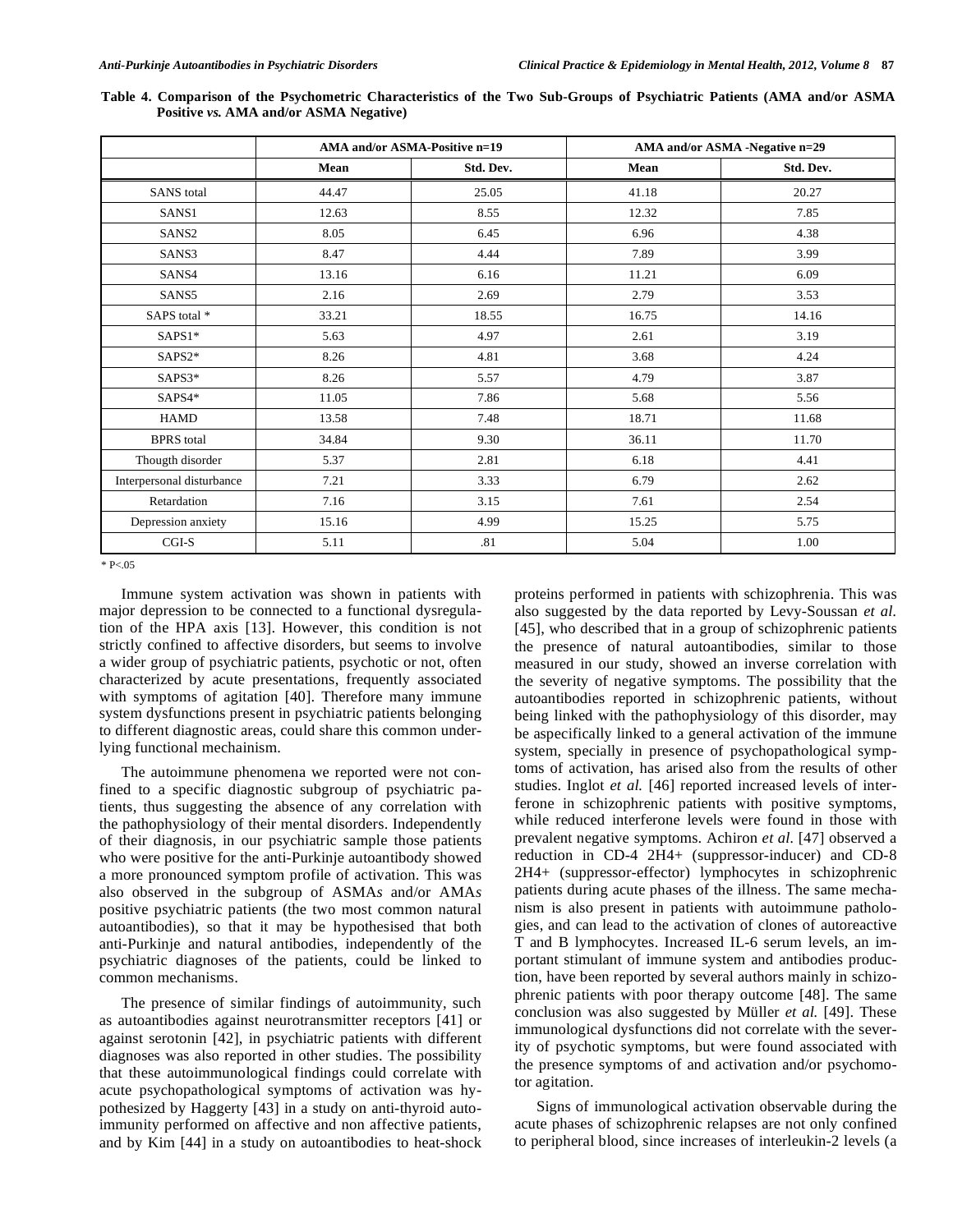citokine which promotes and mantains the immune responses) have also been reported in CSF of schizophrenics in association with recurrence of acute psychotic symptoms [50]. Enhanced levels of these cytokines may lead to autoimmunity, since this finding is also present in autoimmune disorders such as systemic lupus erithematosus [51].

On the whole these reports suggest that schizophrenic patients, at least in some phases of the illness, may present an immune system activation to which some phenomena of autoimmunity could be linked. The pathophysiology which underlies these phenomena could be very similar to that described for similar findings of autoimmunity described in patients with affective disorders. This could partially explain the lack of homogeneity that characterizes the results of the studies so far performed on the autoimmune phenomena of schizophrenic patients, that could reflect the lack of homogeneity in the psychopathological status of the patients evaluated. This could be the case for some studies in which negative findings of autoimmunity were reported [52-54], since the authors studied inhomogeneous experimental samples, that were made up indifferently of patients in an acute phase or in remission. This could represent a source of bias, since the diagnostic homogeneity does not necessarily correspond to a functional homogeneity of the mechanisms underlying immune system activation. Variations in immune system functional parameters have in fact been reported during the course of schizophrenia [55, 56]. Whereas, when the inclusion of patients was based on the presence of acute psychotic symptoms, rather than on criteria of diagnostic homogeneity, both schizophrenic and affective patients showed the same signs of immune activation [57, 58]. Therefore during the acute phases of schizophrenia these signs, which may be similar to those described in affective patients [59-70], could foster autoimmune phenomena according to mechanisms similar to those described for affective disorders [71]. Since these signs of immune system activation are probably linked to a functional disinhibition of the HPA axis, which may be considered a part of the stress response, similar autoimmune phenomena could be detected also in non-psychotic psychiatric patients, in which similar dysregulations of this neuroendocrine axis have sometimes been described [72, 73]. We observed the presence of the anti-Purkinje autoantibody also in a subgroup of OCD patients of our psychiatric sample. In a study on OCD patients, Maes [74] observed a positive correlation between the plasma levels of IL-6 and the severity of OCD symptoms, as well as a negative correlation between sIL-2R and cortisol plasma levels. The presence of immune alterations in non-psychotic psychiatric patients was also reported in studies on panic disorder, in which patients presented higher IL-1ß plasma levels [75] or changes in T and B cells and modified lymphocyte proliferative responses to mitogens [76, 77]. These data seem to suggest a unitary nature of many immune phenomena detected in psychiatric patients. In fact most of these, both in affective and schizophrenic patients, have been considered consequent to an increased secretion of interleukins [13, 78, 79]. The production of both IL-1 [80] and IL-6 [81] is also controlled by circulating adrenaline, thus suggesting that stress may affect in this way several aspects of immunity. These mechanisms also explain the stimulatory role of the sympatho-adrenal system on the primary antibody response, reported in rats exposed to an experimental stress condition [82, 83]. With regard to our study, autoimmune findings observed in our group of psychiatric patients, independently of their diagnoses, could be aspecific and linked to the high levels of stress associated to the presence of psychopathological activation. These symptoms, which often underlie the presence of a functional up-regulation of the HPA axis and of the sympatho-adrenal system, may therefore more frequently induce an immune system activation and lead to autoimmune phenomena.

Albeit its methodological shortcomings and limitations, we think that the results of this study nonetheless may suggest that many of the autoimmune findings so far observed in samples of psychiatric patients could be unrelated to the pathogenesis of their mental disorders, disconfirming several auto-immune pathogenetic models often argued by several authors, specially in the field of schizophrenia [18, 84-86]. This conclusions however need to be confirmed by further investigations.

# **CONFLICT OF INTEREST**

The authors confirm that this article content has no conflicts of interest.

# **ACKNOWLEDGEMENT**

Declared none.

### **REFERENCES**

- [1] Kapadia M, Sakic B. Autoimmune and inflammatory mechanisms of CNS damage. Prog Neurobiol 2011; 95(3): 301-33.
- [2] Agius MA, Glasg FRCP, Arnason BGW. Autoimmune neurological disesases and their potential relevance to Psychiatry diseases. In: Gorman JM, Kertzner RM, Eds. Psychoimmunology Update. Washington DC: Am Psychiatry Press 1991; pp. 9-29.
- [3] Müller N, Ackenheil M. The immune system and schizophrenia. In: Leonard BE, Miller K, Eds. Stress, the immune system and psychiatry. New York: John Wiley & Sons 1995; pp. 137-64.
- [4] Pendey RS, Gupta AK, Chaturvedy JC. Autoimmune model of schizophrenia with special reference to antibrain autoantibodies. Biol Psychiatry 1981; 16:1123-36.
- [5] Caggiano MA, Alexander RC. The continued search for evidence of retroviral infection in schizophrenic patients. Schizophr Res 1991; 5: 243-7.
- [6] Swedo SE, Leonard HL, Garvey M, *et al.* Pediatric autoimmune neuropsychiatric disorders associated with streptococcal infections: clinical description of the first 50 cases. Am J Psychiatry 1998; 155: 264-71.
- [7] Strous RD, Shoenfeld Y. Schizophrenia, autoimmunity and immune system dysregulation: a comprehensive model updated and revisited. J Autoimmun 2006; 27: 71-80.
- [8] Debien C, De Chouly De Lenclave MB, Foutrein P, Bailly D. Alpha-interferon and mental disorders. Encephale 2001; 27(4): 308- 17.
- [9] Schwartz M, Rochus M, Weller B, *et al*. High association of anticardiolipin antibodies with psychosis. J Clin Psychiatry 1998; 59: 20-3.
- [10] Chengappa KN, Carpenter AB, Keshaven MS, *et al.* Elevated IgG and IgM anticardiolipin antibodies in a subgroup of medicated and unmedicated schizophrenic patients. Biol Psychiatry 1991; 30: 731- 5.
- [11] Sokol DK, O'Brien RS, Wagenknecht DR, Rao T, McIntyre JA. Antiphospholipid antibodies in blood and cerebrospinal fluids of patients with psychosis. J Neuroimmunol 2007; 190: 151 - 6.
- [12] Leonard BE. Stress and the immune system: immunological aspects of depressive illness. In: Leonard BE, Miller K, Eds. Stress, the immune system and psychiatry. New York: John Wiley & Sons 1995; pp. 113-36.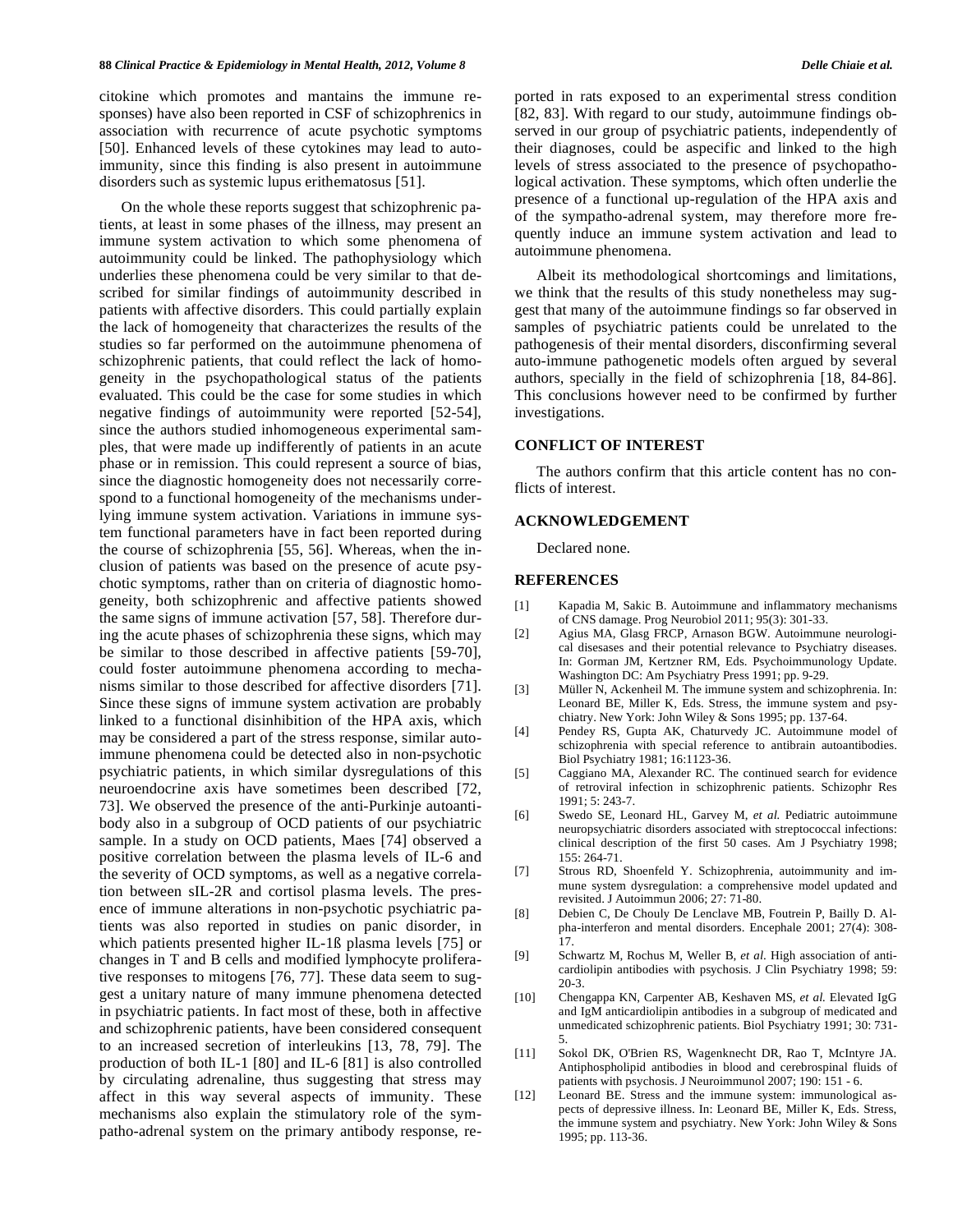#### *Anti-Purkinje Autoantibodies in Psychiatric Disorders Clinical Practice & Epidemiology in Mental Health, 2012, Volume 8* **89**

- [13] Maes M, Sharpé S, Meltzer HY, *et al*. Relationship between Interleukin-6 activity, acute phase proteins, and function of the hypothalamic-pituitary-Adrenal axis in severe depression. Psychiatry Res 1993; 49:11-27.
- [14] Perantie DC, Brown ES. Corticosteroids, immune suppression, and psychosis. Curr Psychiatry Rep 2002; 4(3): 171-6.
- [15] Arana GW, Barriera PJ, Cohen BM, *et al.* The dexametasone suppression test in psychotic disorders. Am J Psychiatry 1983; 140:1521-3.
- [16] Knight DJ, Cooper SJ. Viruses, immunity and mental disorder. Br J Psychiatry 1989; 154: 1-7.
- [17] Eaton William W, Pedersen Marianne G, Nielsen Philip R, Mortensen Preben BO. Autoimmune diseases, bipolar disorder, and nonaffective psychosis. Bipolar Disord 2010; 12(6): 638-46.
- [18] Eaton WW, Byrne M, Ewald H, *et al.* Assdociation of schizophrenia and autoimmune diseases: linkage of Danish National Registers. Am J Psychiatry 2006; 163: 521-8.
- [19] Posner JB, Furneaux HM. Paraneoplastic syndromes. In: Waksman BH, Ed. Immunologic mechanisms in neurologic and Psychiatry disease. New York: Raven Press 1990; pp. 187-219.
- [20] Rodriguez M, Trhu LI, O'Neil BP, Lennon VA. Autoimmune paraneoplastic cerebbellar degeneration: Ultrastructural localization of antibody-binding sites in Purkinje cells. Neurology 1988; 38: 1380-6.
- [21] Jaeckle KA, Houghton AN, Nielsen SL, Posner JB. Demonstration of serum anti-Purkinje antibody in paraneoplastic cerebellar degeneration and preliminary antigenic characterization. Ann Neurol 1983; 14: 111.
- [22] Andreoli V, Cassano GB, Rossi R, Eds. American Psychiatry Association. DSM-IV-TR (Italian Edition: Manuale Diagnostico e Statistico dei Disturbi Mentali) Milano: Elsevier 2007.
- [23] First MB, Spitzer RL, Gibbon M, Williams JBW. Structured Clinical Interview for DSM-IV Axis-I Disorders (SCID-I) Washington DC: Am Psychiatry Press 1994.
- [24] Moll JWB, Henzen-Logmans SC, Vecht CHJ. Anti-neuronal antibodies in paraneoplastic neurological disorders with small cell lung carcinoma. Clin Neurol Neurosurg 1990; 92: 223-8.
- [25] Overall JE, Gorham DR. The brief Psychiatry rating scale. Psychol Rep 1962; 10: 799-812.
- [26] Andreasen NC. Negative symptoms in schizophrenia: definition and reliability. Arch Gen Psychiatry 1982; 39: 784-8.
- [27] Andreasen NC, Olsen S. Negative vs positive schizophrenia: definition and validation. Arch Gen Psychiatry 1982; 39:789-4.
- [28] Hamilton MA. A rating scale for depression. J Neurol Neurosurg Psychiatr 1960; 23: 56-62.
- [29] Guy W. ECDEU Assessment Manual for psychopharmacology. Rockville (MD): U.S. Department of of Health and Human Services 1976; pp. 534-5.
- [30] Zubin J. Negative symptoms: are they indigenous to schizophrenia? Schizophr Bull 1985; 11: 461-70.
- [31] Manoussakis MN, Tzioufas AG, Silis MP, *et al*. High prevalence of anti-cardiolipin and other autoantibodies in healthy elerly patients. Clin Exp Immunol 1987; 69: 557-65.
- [32] Delespesse G, Gausset P, Sarfati M, *et al*. Circulating immune complexes in old people and diabetics: correlation with autoantibodies. Clin Exp Immunol 1980; 40: 96-102.
- [33] Turnbridge WMG, Evered DC, Hall R. The spectrum of thyroid disease in a community: the Whickaham survey. Clin Endocrinol 1977; 7: 481-92.
- [34] Berglung S, Gottfries CG, Cottfries I, Stormby K. Chloropromazine-induced antinuclear factors. Acta Med Scand 1970; 187: 67-74.
- [35] Canoso RT, Hutton RA, Deykin D. A chloropromazine-induced inhibitor of blood coagulation. Am J Haematol 1977; 2:183-91.
- [36] Canoso RT, Lewis ME, Yunis EJ. Association of HLA-Bw44 with chloropromazine-induced autoantibodies. Clin Immunol Immunopathol 1982; 25: 278-82.
- [37] Avrameas S. Natural autoantibodies: from "horror autotoxicus" to "gnothi seauton". Immunol Today 1991; 12: 154-9.
- [38] Casali P, Notkins AL.  $CD5^+$  B lymphocytes, polyreactive antibodies and the human B-cell repertorie. Immunol Today 1989; 10: 364-8.
- [39] McAllister CG, Rapaport MH, Pickar D, *et al*. Increased number of CD5+ B lymphocytes in schizophrenic patients. Arch Gen Psychiatry 1989; 46: 890-4.
- [40] Gastpar M, Gilsdorf U, Abou-Saleh MT, Ngo-Khac T. Clinical correlates of response to DST. J Affect Disord 1992; 26: 17-24.
- [41] Tanaka S, Matsunaga H, Kimura M, *et al*. Autoantibodies against four kinds of neurotransmitter receptors in Psychiatry disorders. J Neuroimmunol 2003; 141: 155-64.
- [42] Schott K, Schaefer JE, Richartz E, *et al*. Autoantibodies to serotonin in serum of patients with Psychiatry disorders. Psychiatry Res 2003; 121: 51-7.
- [43] Haggerty JJ, Evans DL, Golden RN, *et al*. The presence of antithyroid antibodies in patients with affective and nonaffective Psychiatry disorders. Biol Psychiatry 1990; 27: 51-60.
- [44] Kim JJ, Lee SJ, Toh KY, Lee CU, Lee C, Paik IH. Identification of antibodies to heat shock proteins 90 kDa and 70 kDa in patients with schozophrenia. Schizophr Res 2001; 52: 127-35.
- [45] Levy-Soussan P, Barbouche R, Porier MF, Galinowski A, Loo H, Avrameas S. A preliminary prospective study on natural autoantibodies and the response of untreated schizophrenic patients to neuroleptics. Biol Psychiatry 1994; 35: 135-8.
- [46] Inglot AD, Leszek J, Piasecki E, Sypula A. Interferon responses in schizophrenia and major depressive disorders. Biol Psychiatry 1994; 35: 464-73.
- [47] Achiron A, Noy S, Pras E, Lereya J, Hermesh H, Laor N. T-cell subset in acute psychotic schizophrenic patients. Biol Psychiatry 1994; 35: 27-31.
- [48] Schwarz M, Müller N, Riedel M, Ackenheil M. The Th-2 hypothesis of schizophrenia: a strategy to identify a subgroup of schizophrenia caused by immune mechanisms. Med Hypotheses 2001; 56: 483 - 6.
- [49] Müller N, Ackeneheil M, Hofschuster E, Mempel W, Eckstein R. Cellular immunity in schizophrenic patients before and during neuroleptic treatment. Psychiatry Res 1991; 37: 147-60.
- [50] McAllister CG, van Kammen DP, Rhen TJ, *et al*. Increases in CSF levels of interleukin-2 in schizophrenia: effects of recurrence of psychosis and medication status. Am J Psychiatry 1995; 152: 1291- 7.
- [51] Huang YP, Perrin LH, Miescher PA, Zubler RH. Correlation of T and B cell activities in vitro and serum IL-2 levels in systemic lupus erythematosus. J Immunol 1988; 141: 827-33.
- [52] Plioplys A, Thibault J, Bouchard JP, Clockburn C, Hawakes R. Anti-CNS antibodies in neurological and Psychiatry disorders. J Neurol Neurosurg Psychiatr 1987; 5: 1514-21.
- [53] Galinowski A, Barbouche R, Truffinet P, *et al*. Natural autoantibodies in schizophrenia. Acta Psychiatr Scand 1992; 85: 240-2.
- [54] McDaniel JS, Jewart RD, Eccard MB, *et al*. Natural killer cell activity in schizophrenia and schizoaffective disorder: a pilot study. Schizophr Res 1992; 8: 125-8.
- [55] Masserini C, Vita A, Basile R, *et al*. Lymphocyte subsets in schizophrenic disorder. Schizophr Res 1990; 3: 269-75.
- [56] Sasaki T, Nanko S, Fukuda R, Kawate T, Kunugi H, Kazamatsuri H. Changes of immunological functions after acute exacerbations in schizophrenia. Biol Psychiatry 1994; 35: 173-8.
- [57] Srikanth S, Ravi V, Shenoy Poornima K, Shetty KT, Gangadhar BN, Janakiramaiah N. Viral antibodies in recent onset, nonorganic psychoses: correspondence with symptomatic severity. Biol Psychiatry 1994; 46: 517-21.
- [58] Ohaeri JU, Hedo CC, Lagundoye OO. The profile of C-reactive proteins in functional psychotic states in a cohort in Nigeria. Acta Psychiatr Scand 1993; 88: 252-5.
- [59] Müller N, Ackenheil M, Hofschuster E. Altered T-cell number and reduced suppressor cell activity in patients with affective psychosis. In: Hadden JW, Masek K, Nistico G, Eds. Interactions among central nervous system, neuroendocrine and immune systems. Rome: Pythagora Press 1989; pp. 385-94.
- [60] Müller N, Hofschuster E, Ackenheil M, Mempel W, Eckstein R. Investigation of the cellular immunity during depression and the free interval: Evidence for an immune activation in affective psychosis. Prog Neuropsychopharmacol Biol Psychiatry 1993; 48: 201-17.
- [61] Maes M, Bosmans E, Suy E, Vandervorst C, Dejonckheere C, Raus J. Antiphospholipid, antinuclear, Epstein-Barr and cytomegalovirus antibodies, and soluble interleukin-2 receptors in depressive patients. J Affect Disord 1991; 21:133-40.
- [62] Maes M, Lambrechts J, Bosmans, *et al*. Evidence for a systemic immune activation during depression: Results of leucocyte enumeration by flow cytometry in conjunction with monoclonal antibody staining. Psychol Med 1992; 22: 45-53.